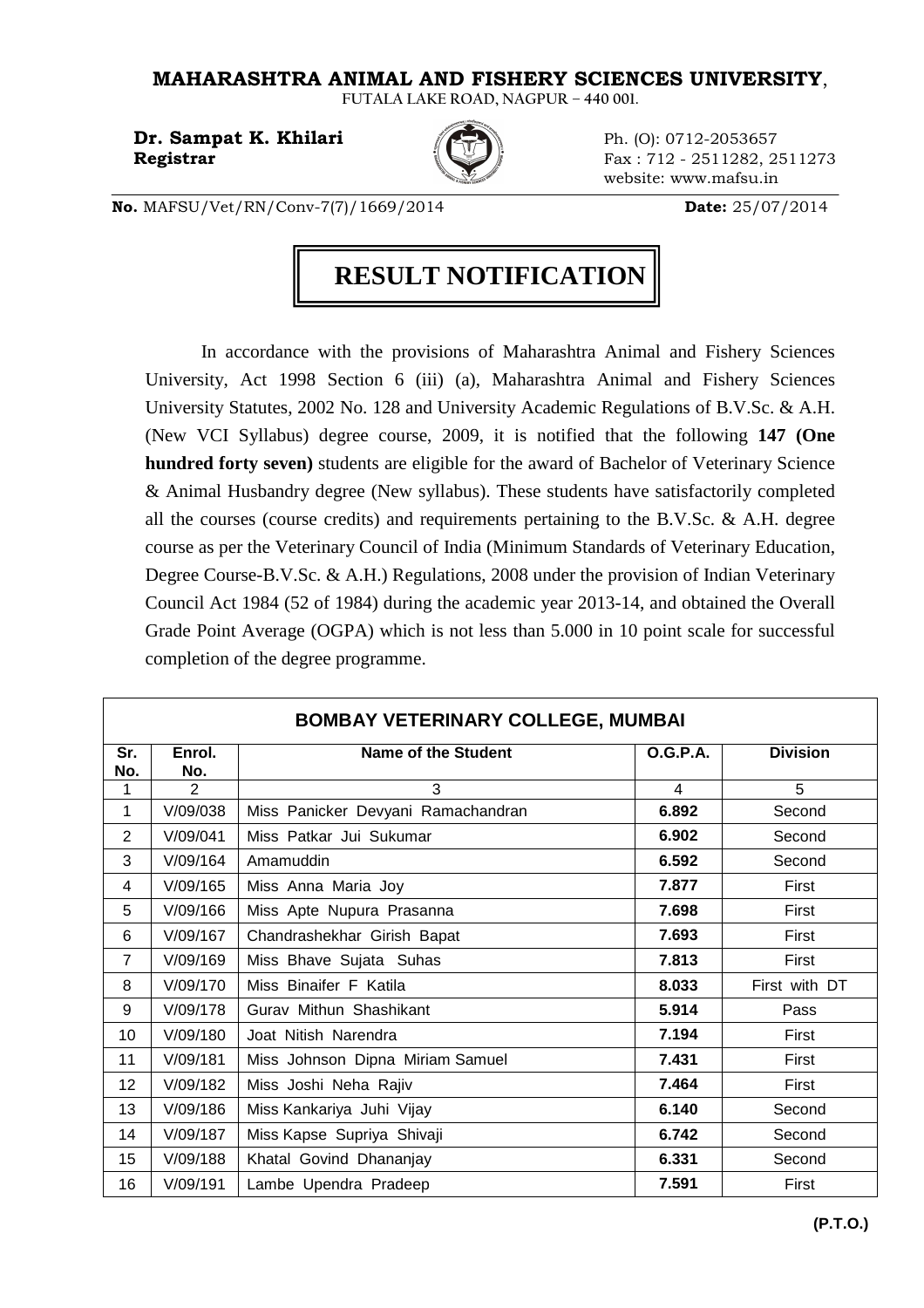| Sr.<br>No.                        | Enrol.<br>No. | <b>Name of the Student</b>         | <b>C.G.P.A.</b> | <b>Division</b> |  |
|-----------------------------------|---------------|------------------------------------|-----------------|-----------------|--|
| 1                                 | 2             | 3                                  | 4               | 5               |  |
| 17                                | V/09/194      | Maske Rohit Sanjay                 | 6.312           | Second          |  |
| 18                                | V/09/195      | Miss Mastakar Nikita Vivek         | 6.851           | Second          |  |
| 19                                | V/09/198      | Miss Naik Purvi Mohan              | 8.185           | First with DT   |  |
| 20                                | V/09/199      | Miss Parulekar Esha Amol           | 7.300           | First           |  |
| 21                                | V/09/200      | Miss Patel Janki Dipakkumar        | 7.272           | First           |  |
| 22                                | V/09/202      | Miss Patil Ujwala Raghunath        | 6.650           | Second          |  |
| 23                                | V/09/203      | Pawar Arjun Narhari                | 6.636           | Second          |  |
| 24                                | V/09/206      | Pravesh kumar                      | 6.715           | Second          |  |
| 25                                | V/09/207      | Puro Nitish Avinash                | 7.632           | First           |  |
| 26                                | V/09/208      | Miss Sabnis Shambhavi Avinash      | 7.782           | First           |  |
| 27                                | V/09/209      | Sarvodday Singh Rathore            | 6.645           | Second          |  |
| 28                                | V/09/211      | Shah Jinesh Tarun                  | 7.796           | First           |  |
| 29                                | V/09/212      | Miss Shah Neha Kamlesh             | 6.849           | Second          |  |
| 30                                | V/09/215      | Shiv Kishore Bishnoi               | 7.448           | First           |  |
| 31                                | V/09/216      | Miss Soman Rucha Ravindra          | 8.190           | First with DT   |  |
| 32                                | V/09/217      | Subash Dhakal                      | 8.552           | First with DT   |  |
| 33                                | V/09/222      | Miss Swali Mili Kamlesh            | 7.172           | First           |  |
| 34                                | V/09/223      | Syed Syed Anwar Ali Syed Altaf Ali | 6.588           | Second          |  |
| 35                                | V/09/224      | Miss Tayde Poonam Kishor           | 6.953           | Second          |  |
| 36                                | V/09/225      | Miss Thomas Eunice George          | 8.829           | First with DT   |  |
| 37                                | V/09/226      | Varun V.                           | 7.799           | First           |  |
| 38                                | V/09/228      | Wadke Prashant Vishwanath          | 7.980           | First           |  |
| 39                                | V/09/229      | Yadav Rakesh Ramavadh              | 7.700           | First           |  |
| 40                                | V/09/230      | Zaheer Iqbal                       | 7.664           | First           |  |
| 41                                | V/09/261      | Miss Wavhal Nilam Pandurang        | 8.149           | First with DT   |  |
| NAGPUR VETERINARY COLLEGE, NAGPUR |               |                                    |                 |                 |  |
| 42                                | V/09/007      | Miss Bhoyar Roshani Bhaurao        | 6.831           | Second          |  |
| 43                                | V/09/008      | Bodakhe Pratik Ashok               | 7.041           | First           |  |
| 44                                | V/09/010      | Changan Santosh Dashrath           | 6.631           | Second          |  |
| 45                                | V/09/011      | Miss Charate Vividha Baburao       | 7.647           | First           |  |
| 46                                | V/09/017      | Dakhane Prajyot Sahebrao           | 6.475           | Second          |  |
| 47                                | V/09/019      | Miss Dhote Lina Digamber           | 7.123           | First           |  |
| 48                                | V/09/024      | Geetesh Mishra                     | 7.756           | First           |  |
| 49                                | V/09/026      | Gupte Ameya Parag                  | 7.099           | First           |  |
| 50                                | V/09/028      | Ingle Chinmay Surendranath         | 7.922           | First           |  |
| 51                                | V/09/030      | Jay Prakash Yadav                  | 8.043           | First With DT   |  |
| 52                                | V/09/031      | Karamankar Amit Shioram            | 7.317           | First           |  |
| 53                                | V/09/034      | Meshram Ravikumar Tatoba           | 7.105           | First           |  |
| 54                                | V/09/035      | Munshad Ali Pasha                  | 6.964           | Second          |  |
| 55                                | V/09/037      | Natekar Tejas Madhav               | 7.307           | First           |  |

 **(Contd .... 3)**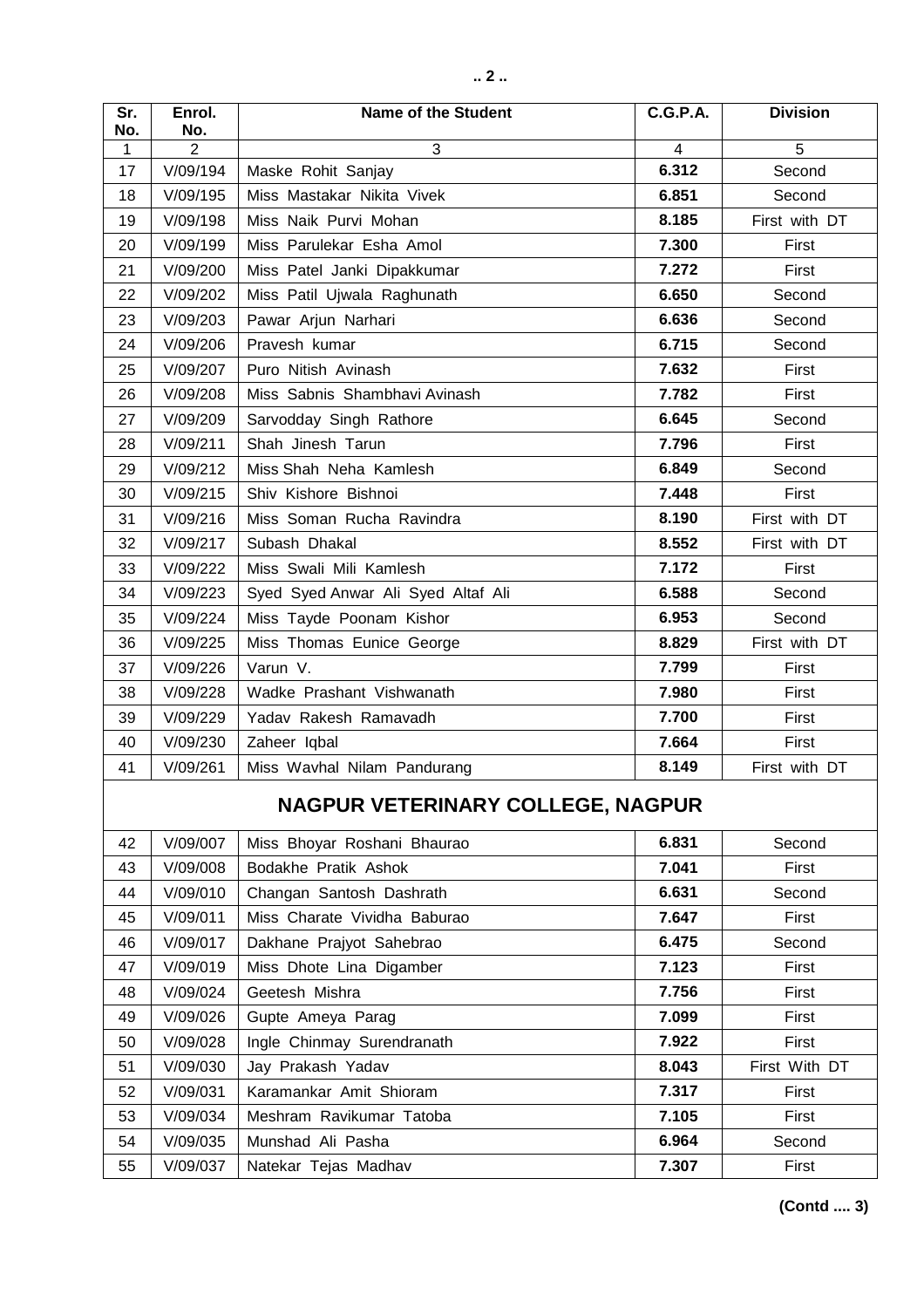| Sr. | Enrol.         | <b>Name of the Student</b>     | <b>C.G.P.A.</b> | <b>Division</b> |
|-----|----------------|--------------------------------|-----------------|-----------------|
| No. | No.            |                                |                 |                 |
| 1   | $\overline{2}$ | $\overline{3}$                 | 4               | 5               |
| 56  | V/09/040       | Patil Himanshu Ramdas          | 7.077           | First           |
| 57  | V/09/042       | Patond Chetan Vasudeorao       | 7.750           | First           |
| 58  | V/09/043       | Pawade Pawan Arvind            | 7.011           | First           |
| 59  | V/09/044       | Pawar Radhakrishna Chhaburao   | 6.634           | Second          |
| 60  | V/09/046       | Pranav Chauhan                 | 8.467           | First With DT   |
| 61  | V/09/047       | Premanshu Sourav               | 6.781           | Second          |
| 62  | V/09/048       | Raj Kumar Yadav                | 7.570           | First           |
| 63  | V/09/049       | Miss Ramteke Sayali Rajkaran   | 7.213           | First           |
| 64  | V/09/052       | Saraf Kaustubh Kishor          | 8.069           | First With DT   |
| 65  | V/09/055       | Sharma Amit Nathmalji          | 7.000           | First           |
| 66  | V/09/057       | Surwade Ravindrakumar Ninaji   | 6.874           | Second          |
| 67  | V/09/058       | Miss Taksande Priti Siddhartha | 7.690           | First           |
| 68  | V/09/061       | Miss Thakur Kalyani Rohit      | 7.216           | First           |
| 69  | V/09/062       | Miss Thorat Sneha Ravindra     | 6.780           | Second          |
| 70  | V/09/063       | Miss Trupti Prakash Wanjari    | 7.439           | First           |
| 71  | V/09/064       | Vaidya Akash Bhimrao           | 6.647           | Second          |
| 72  | V/09/065       | Miss Varghese Shiba Cherian    | 7.133           | First           |
| 73  | V/09/067       | Wagh Shivaji Shrikrushna       | 7.021           | First           |
| 74  | V/09/068       | Miss Wankhade Dipika Rameshrao | 6.693           | Second          |
| 75  | V/09/069       | Wanve Pranitkumar Sahasram     | 6.948           | Second          |
| 76  | V/09/070       | Yankam Shivkumar Ramrao        | 6.983           | Second          |

## **COLLEGE OF VETERINARY AND ANIMAL SCIENCES, PARBHANI**

| 77 | V/09/105 | Miss Agashe Jayanti Laxmanrao  | 6.606 | Second |
|----|----------|--------------------------------|-------|--------|
| 78 | V/09/106 | Akhilesh Kumar Singh           | 7.880 | First  |
| 79 | V/09/107 | Ambhore Sudhakar Raghuvir      | 6.650 | Second |
| 80 | V/09/109 | Bhamare Kuldip Sharad          | 6.537 | Second |
| 81 | V/09/110 | Bhandwalkar Shantilal Kantilal | 6.371 | Second |
| 82 | V/09/112 | Chavan Suraj Janardan          | 7.027 | First  |
| 83 | V/09/113 | Choudante Snehal Deepak        | 6.885 | Second |
| 84 | V/09/114 | Chougule Aniket Jaypal         | 6.546 | Second |
| 85 | V/09/115 | Deokar Parshuram Prabhakar     | 6.821 | Second |
| 86 | V/09/116 | Dhaije Gangadhar Chintaman     | 6.608 | Second |
| 87 | V/09/117 | Dhas Vishal Baburao            | 7.038 | First  |
| 88 | V/09/119 | Doke Vijay Balajirao           | 6.800 | Second |
| 89 | V/09/121 | Gavit Ganesh Hari              | 6.888 | Second |
| 90 | V/09/122 | Miss Gujrathi Apurva Rajendra  | 6.856 | Second |
| 91 | V/09/123 | Gumade Sachin Baburao          | 6.821 | Second |
| 92 | V/09/124 | Miss Gutte Manisha Maruti      | 6.806 | Second |
| 93 | V/09/128 | Joshi Akshay Shripad           | 6.176 | Second |
| 94 | V/09/129 | Kadam Kailas Ramdas            | 6.641 | Second |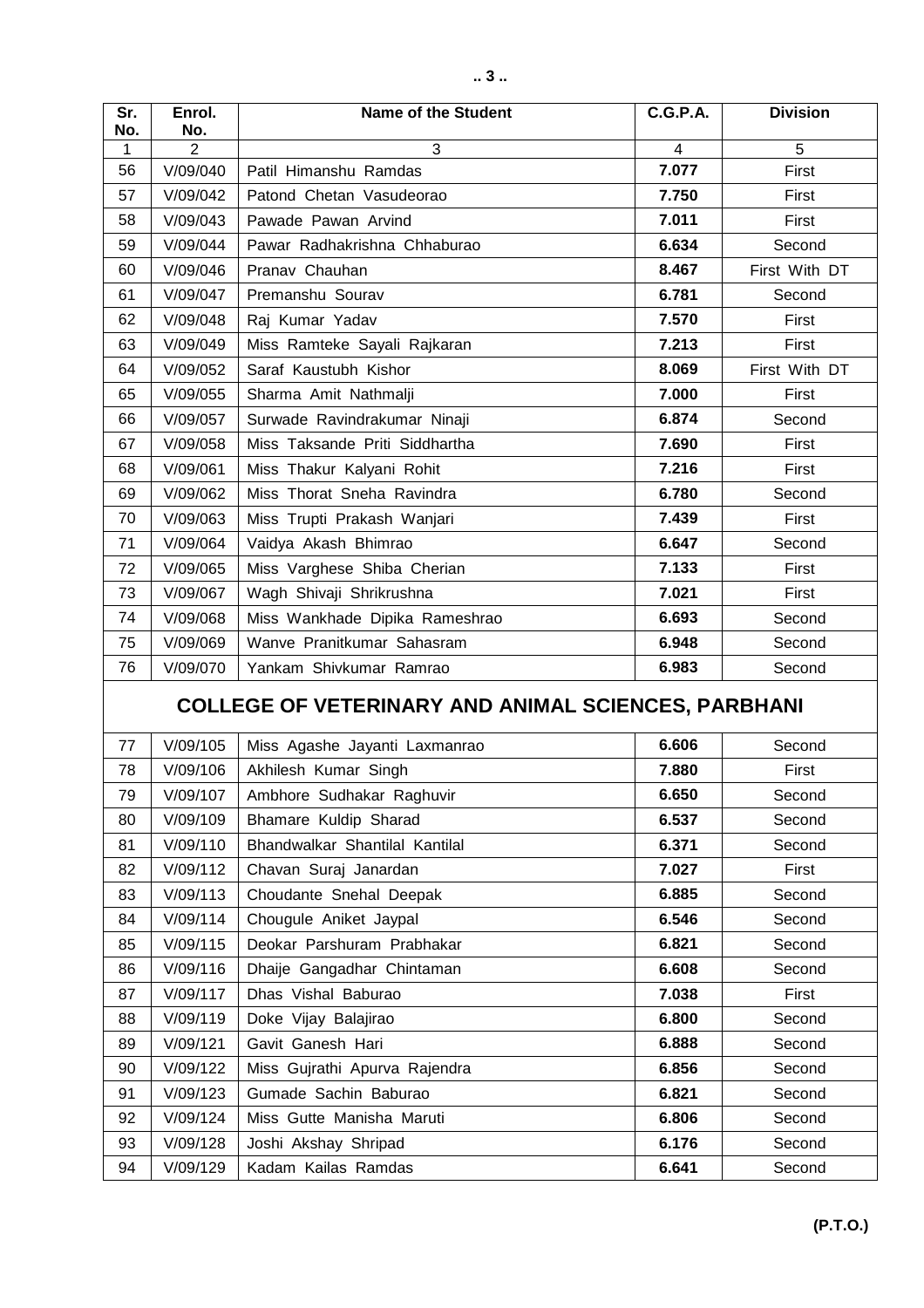| Sr.<br>No.                                              | Enrol.<br>No. | <b>Name of the Student</b>                 | <b>C.G.P.A.</b> | <b>Division</b> |  |
|---------------------------------------------------------|---------------|--------------------------------------------|-----------------|-----------------|--|
| 1                                                       | 2             | 3                                          | 4               | 5               |  |
| 95                                                      | V/09/131      | Miss Kapse Vishakha Kailas                 | 6.937           | Second          |  |
| 96                                                      | V/09/132      | Kawdekar Ajit Shrihari                     | 7.233           | First           |  |
| 97                                                      | V/09/133      | Kokani Sandip Chunilal                     | 6.859           | Second          |  |
| 98                                                      | V/09/134      | Kulthe Umesh Nandkishor                    | 6.509           | Second          |  |
| 99                                                      | V/09/136      | Miss Kundur Priyanka Rajendra              | 7.214           | First           |  |
| 100                                                     | V/09/137      | Miss Lande Tarabai Bhaskar                 | 7.705           | First           |  |
| 101                                                     | V/09/139      | Mahajan Anant Anil                         | 6.800           | Second          |  |
| 102                                                     | V/09/141      | More Datta Babasaheb                       | 6.651           | Second          |  |
| 103                                                     | V/09/142      | Mustajab Khan Mujeeb Khan                  | 6.548           | Second          |  |
| 104                                                     | V/09/143      | Miss Panchal Varsha Vaijenath              | 6.881           | Second          |  |
| 105                                                     | V/09/145      | Patane Atul Shankar                        | 7.523           | First           |  |
| 106                                                     | V/09/147      | Phad Tukaram Shrikrishna                   | 7.688           | First           |  |
| 107                                                     | V/09/148      | Miss Pore Pranjali Milind                  | 6.777           | Second          |  |
| 108                                                     | V/09/155      | Sayed Mohammadali S. Shaukatali            | 7.171           | First           |  |
| 109                                                     | V/09/158      | Miss Vidolkar Madhuri Mukund               | 6.557           | Second          |  |
| 110                                                     | V/09/159      | Miss Wankhede Vaishali Ramrao              | 7.193           | First           |  |
| 111                                                     | V/09/160      | Wathore Sandesh Bhagwan                    | 6.475           | Second          |  |
| <b>COLLEGE OF VETERINARY AND ANIMAL SCIENCES, UDGIR</b> |               |                                            |                 |                 |  |
| 112                                                     | V/09/072      | Ade Vishal Ramesh                          | 6.877           | Second          |  |
| 113                                                     | V/09/074      | Biradar Parikshit Baburao                  | 6.468           | Second          |  |
| 114                                                     | V/09/079      | Miss Hashmi Syeda Mumtaz Begum Syed Saleem | 7.217           | First           |  |
| 115                                                     | V/09/083      | Kamble Vishnu Madhukar                     | 7.075           | First           |  |
| 116                                                     | V/09/084      | Musale Harshal Baburao                     | 6.970           | Second          |  |
| 117                                                     | V/09/085      | Narale Sachin Gulab                        | 7.189           | First           |  |
| 118                                                     | V/09/087      | Miss Panchal Suvarna Ganesh                | 7.850           | First           |  |
| 119                                                     | V/09/089      | Pathan Ashpak Chand                        | 7.045           | First           |  |
| 120                                                     | V/09/090      | Miss Patil Reshma Janardhanrao             | 7.812           | First           |  |
| 121                                                     | V/09/091      | Patil Sudarshan Balaji                     | 6.923           | Second          |  |
| 122                                                     | V/09/096      | Shinde Kushal Shantaram                    | 6.671           | Second          |  |
| 123                                                     | V/09/097      | Surwase Uttreshavar Narayan                | 7.890           | First           |  |
| KNP COLLEGE OF VETERINARY SCIENCE, SHIRWAL              |               |                                            |                 |                 |  |
| 124                                                     | V/09/066      | Wagh Amey Chandrakant                      | 7.015           | First           |  |
| 125                                                     | V/09/076      | Miss Chavan Vanita Dattatray               | 7.249           | First           |  |
| 126                                                     | V/09/236      | Adagale Nikhil Pandurang                   | 6.364           | Second          |  |
| 127                                                     | V/09/237      | Miss Aher Trupti Sudhakar                  | 7.362           | First           |  |
| 128                                                     | V/09/239      | <b>Bhor Sanket Ramhari</b>                 | 6.926           | Second          |  |
| 129                                                     | V/09/240      | Bhosale Pratap Hanumant                    | 7.710           | First           |  |
| 130                                                     | V/09/241      | Bidgar Ganesh Jibhau                       | 7.405           | First           |  |
| 131                                                     | V/09/242      | Miss Borse Mokshada Rajankumar             | 7.703           | First           |  |

 **(Contd .... 5)**